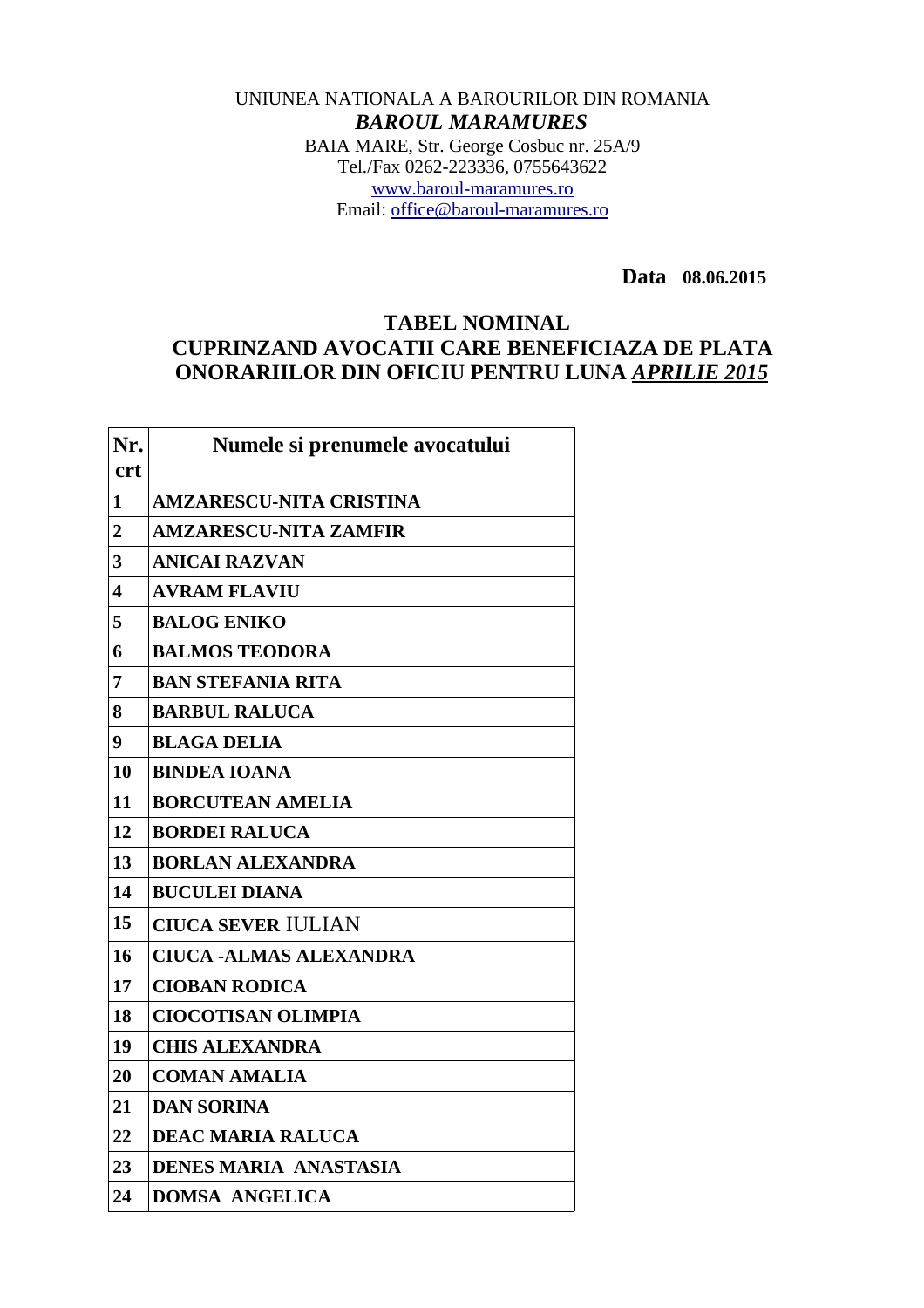| 25 | <b>FARCAS CLAUDIA</b>           |
|----|---------------------------------|
| 26 | <b>GALEA-SZEREMI GABRIEL</b>    |
| 27 | <b>GIURGIU ADRIAN</b>           |
| 28 | <b>GRAD OVIDIU</b>              |
| 29 | <b>GONDOR DAN</b>               |
| 30 | <b>GORON ANAMARIA</b>           |
| 31 | <b>HORGOS RAZVAN</b>            |
| 32 | <b>IACOB DIANA</b>              |
| 33 | <b>IANCULUI FLORIN</b>          |
| 34 | <b>INDRE TIMEA</b>              |
| 35 | <b>ILUTI ALINA</b>              |
| 36 | <b>LEONTE CORNELIA</b>          |
| 37 | <b>LEVA NICOLAE</b>             |
| 38 | <b>LIBOTEAN IONELA</b>          |
| 39 | <b>MAROZSAN RALUCA</b>          |
| 40 | <b>MARIS ALEXANDRA</b>          |
| 41 | <b>MESAROS TOMOIAGA ANDREEA</b> |
| 42 | <b>MIC SINZIANA-LUIZA</b>       |
| 43 | <b>MIHALI ANISOARA</b>          |
| 44 | <b>MOLDOVAN RODICA</b>          |
| 45 | <b>NASUI RODICA</b>             |
| 46 | <b>NEGULESCU SIMINA</b>         |
| 47 | <b>OLAR IULIA</b>               |
| 48 | <b>ONITA IVASCU ADRIAN</b>      |
| 49 | <b>OMOTA GEORGETA</b>           |
| 50 | PETRAN MANUELA                  |
| 51 | PETROVAI GABRIEL                |
| 52 | PETROVAN CRISTINA               |
| 53 | <b>POP PETRE</b>                |
| 54 | <b>POPAN CATALIN</b>            |
| 55 | <b>RADU CORINA</b>              |
| 56 | <b>REMES ANCA</b>               |
| 57 | <b>SABOU ANCA</b>               |
| 58 | <b>SCIUCHIN MIHAELA</b>         |
| 59 | <b>SIMON CIAN MONICA</b>        |
| 60 | <b>STEF DAN</b>                 |
| 61 | <b>TAMAS GEORGIANA</b>          |